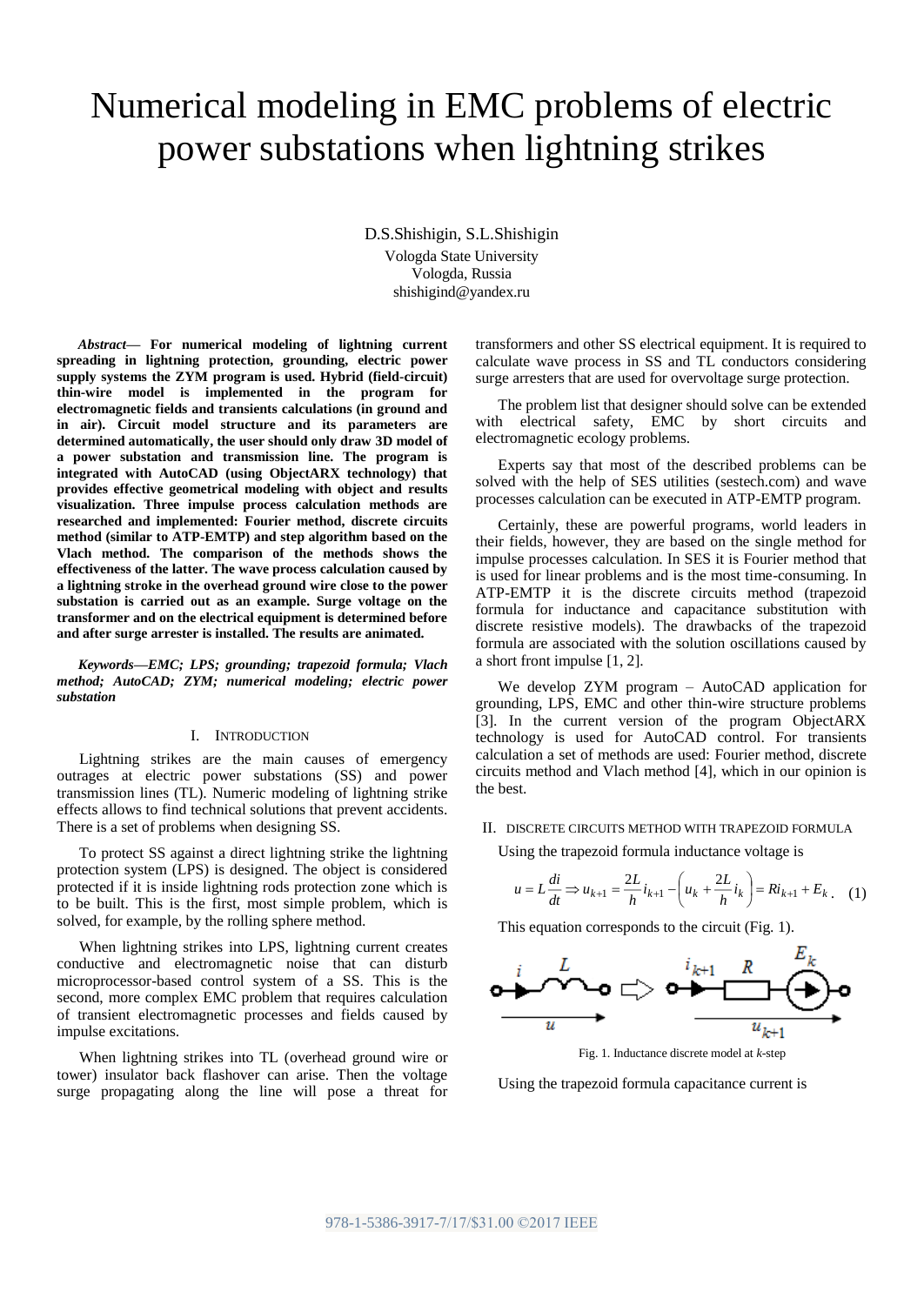$$
i = C \frac{du}{dt} \Longrightarrow i_{k+1} = \frac{2C}{h} u_{k+1} - \left( i_k + \frac{2C}{h} u_k \right) = Gu_{k+1} + J_k.
$$

This equation corresponds to the circuit (Fig. 2).



Fig. 2. Capacitance discrete model at *k*-step

After inductance and capacitance substitution is made transients calculation reduces to step-by-step DC-circuit calculation. This is the main advantage of the method. The problem is that the use of the trapezoid formula may lead to oscillations. This is described in [2].

Let the current impulse with the linear front of *T* duration and unit amplitude is applied to the inductance *L* (Fig. 3).



Fig. 3. A problem – to calculate voltage at a given current: 1– linear front, 2– Heidler function

The integration step is chosen as *h*=*T*. Let's make few steps using the trapezoid formula (1) in case of *L*/*h*=1.

$$
i_0 = 0, i_1 = i_2 = \dots = i_n = 1,
$$
  
\n
$$
u_0 = 0,
$$
  
\n
$$
u_1 = 2L/h \cdot i_1 - (u_0 + 2L/h \cdot i_0) = 2,
$$
  
\n
$$
u_2 = 2L/h \cdot i_2 - (u_1 + 2L/h \cdot i_1) = -2,
$$
  
\n
$$
u_{k+1} = -u_k.
$$

So, the solution is oscillating. It is interesting that the implicit Euler formula gives the exact solution in this problem  $u_0=0, u_1=1, u_2=u_3...=u_n=0.$ 

To resolve this problem the linear combination of trapezoid and implicit Euler formulas is suggested [2]. For inductance it is

$$
\begin{aligned} i_{k+1} &= \alpha \bigg[ i_k + \frac{h}{L} u_{k+1} \bigg] + (1 - \alpha) \bigg[ i_k + \frac{h}{2L} (u_{k+1} + u_k) \bigg] = \\ &= i_k + \frac{h}{2L} \big[ u_{k+1} (1 + \alpha) + u_k (1 - \alpha) \big], \end{aligned} \tag{2}
$$

where  $\alpha$ =0.15 is the weight factor. Based on this formula the EMTP program manual recommends to insert conductance *G*=0.15*h*/2*L* in parallel to inductance when oscillations occur.

Let's analyze the formulas (1), (2) numerically. We will conduct two different shape impulses of 0.25/100 µs duration through the inductance *L*=1 µH.

Case 1: current impulse with linear front (nonsmooth function). Step-by-step calculation of the inductance voltage using the trapezoid formula gives the oscillating solution regardless of the integration step *h* (Fig. 4). The use of the combined formula (2) does not eliminate oscillations but leads to their damping.



Fig. 4. Problem solution (Fig. 3) using: 1– trapezoid formula (1), 2– combined formula (2); 3– exact solution. Current with linear front, step *h*=0.05.

Case 2: Heidler function current impulse – smooth function with continuous derivative (Fig. 3)

$$
i(t) = 1.009 \frac{(6861588t)^{3.351}}{1 + (6861588t)^{3.351}} \cdot e^{-7017t}
$$

.

When the step is big the solution is again oscillating (Fig. 5). However, when decreasing the step oscillations disappear and the trapezoid formula gives the exact solution (Fig. 6). Formula (2) is unnecessary.



Fig. 5. Problem solution (Fig. 3) using: 1– trapezoid formula (1), 2– combined formula (2); 3– exact solution. Current – Heidler function, step h=0.09.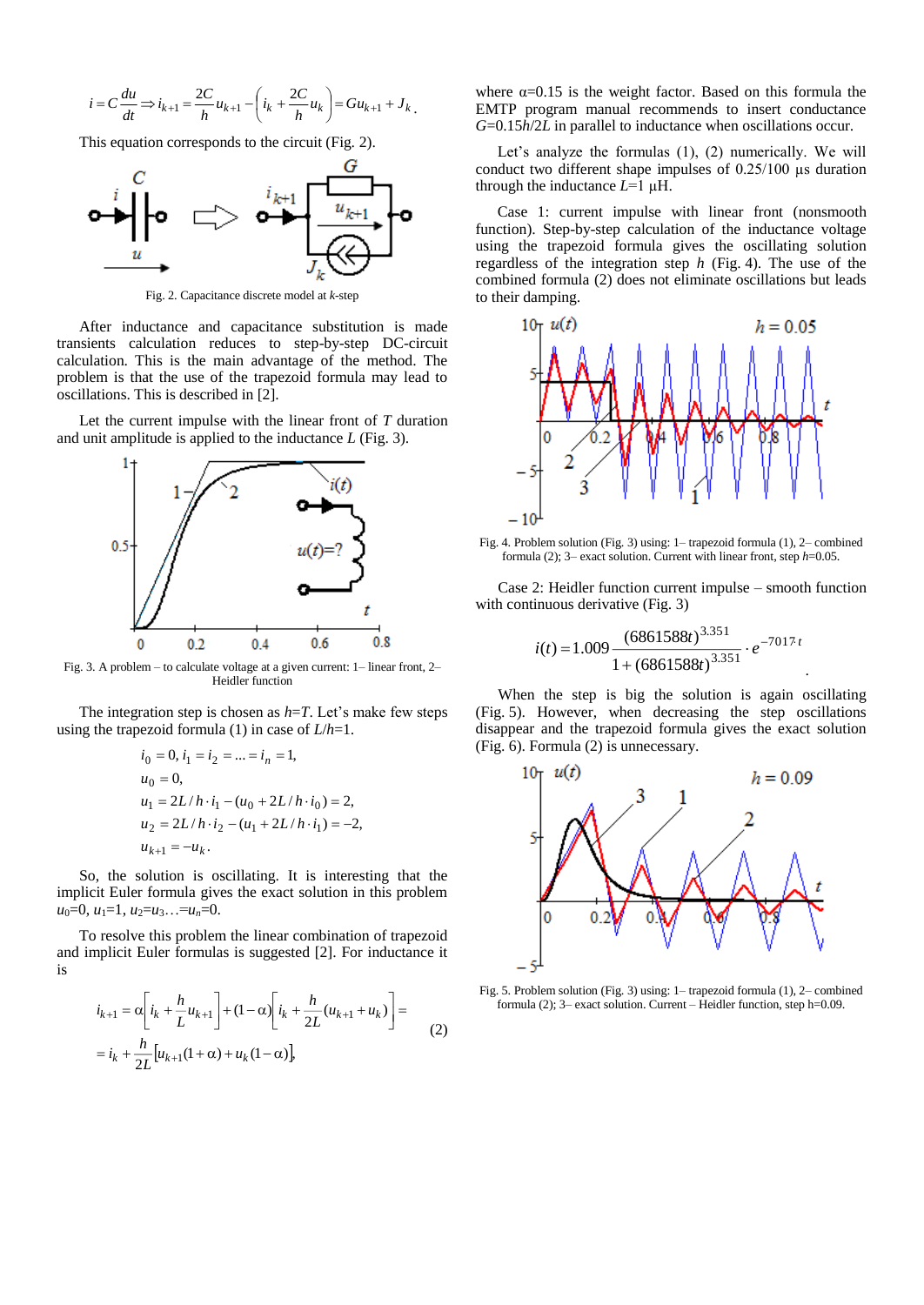

Fig. 6. Problem solution (Fig. 3) using: 1– trapezoid formula (1), 2– combined formula (2); 3– exact solution. Current – Heidler function, step h=0.03.

So, when current conducts through an inductance the trapezoid formula is applicable only for smooth functions such as the Heidler function and in case of correct step choice. This condition cannot be guaranteed. For example, when lightning strikes and insulator flashover happens voltage increases dramatically in one time step, so, impulse with linear front occurs. Combined formula (2) does not eliminate oscillations.

Analysis of other integration formulas for inductance and capacitance discrete models is the evident direction of discrete circuits method development. One-step formulas of high order (Runge–Kutta methods) don't have absolute stability. Multistep formulas (Gear method, etc.) complicate discrete circuits. The most efficient approach that gives discrete circuits like Fig. 1 and Fig. 2 is the Vlach method.

## III. VLACH METHOD

#### *A. Numerical method of inverse Laplace transform*

Canadian researchers I. Vlach and K. Singhal got a family of formulas of inverse Laplace transform [4].

$$
f(t) = \frac{1}{t} \sum_{i} \text{Re}\left[ res_i F(s_i/t) \right], t > 0,
$$

where  $s_i$  – poles,  $res_i$  – residues of the operator function. For example, 3<sup>rd</sup> order formula is

$$
f(t) = \text{Re}((5\sqrt{2}j - 2) \cdot F(s)) / t, \ \ s = (2 + \sqrt{2}j) / t, \ \ t > 0. \tag{3}
$$

It also makes sense to consider formulas of 7, 11, 15.. 27 order with 2, 3, 4..7 function calculations. Further, there is stability loss due to arithmetic errors. In step algorithms  $3<sup>rd</sup>$  and 7 th order formulas are used.

## *B. Step algorithm*

Time interval is divided into *n*– equal steps of *h* length. Inductances and capacitances are simulated as discrete complex circuits (Fig. 7,8). They are completely similar to the resistive circuits (Fig. 1,2) if we replace *Z* with *R* and *Y* with *G*, so, the standard methodology of discrete circuits method implementation can be used for Vlach method also. All the previously considered problems are solved by the step algorithm based on the Vlach method with high precision.



Fig. 7. Equivalent discrete circuit of inductance at k– step; *s* is defined in (3)



Fig. 8. Equivalent discrete circuit of capacitance at k– step; *s* is defined in (3)

## IV. METHODS TESTING

We will determine voltage at the end of the TL (Fig. 9a) when exposed to a voltage impulse with linear front of 0.1  $\mu$ s using different methods (Fig. 9). Discrete circuits method with trapezoid formula leads to solution oscillations (Fig. 9b) as described earlier. Vlach method with  $3<sup>rd</sup>$  order formula (3) simulates the processes with 1% error (Fig. 9c),  $7<sup>th</sup>$  order formula gives the solution with 1% error using fewer steps. Fourier method error is 3% (Fig. 9d).



Fig. 9. Calculation model (а) and voltage at the end of the TL: numerical solution using b)– trapezoid formula, c)– Vlach method, d) Fourier method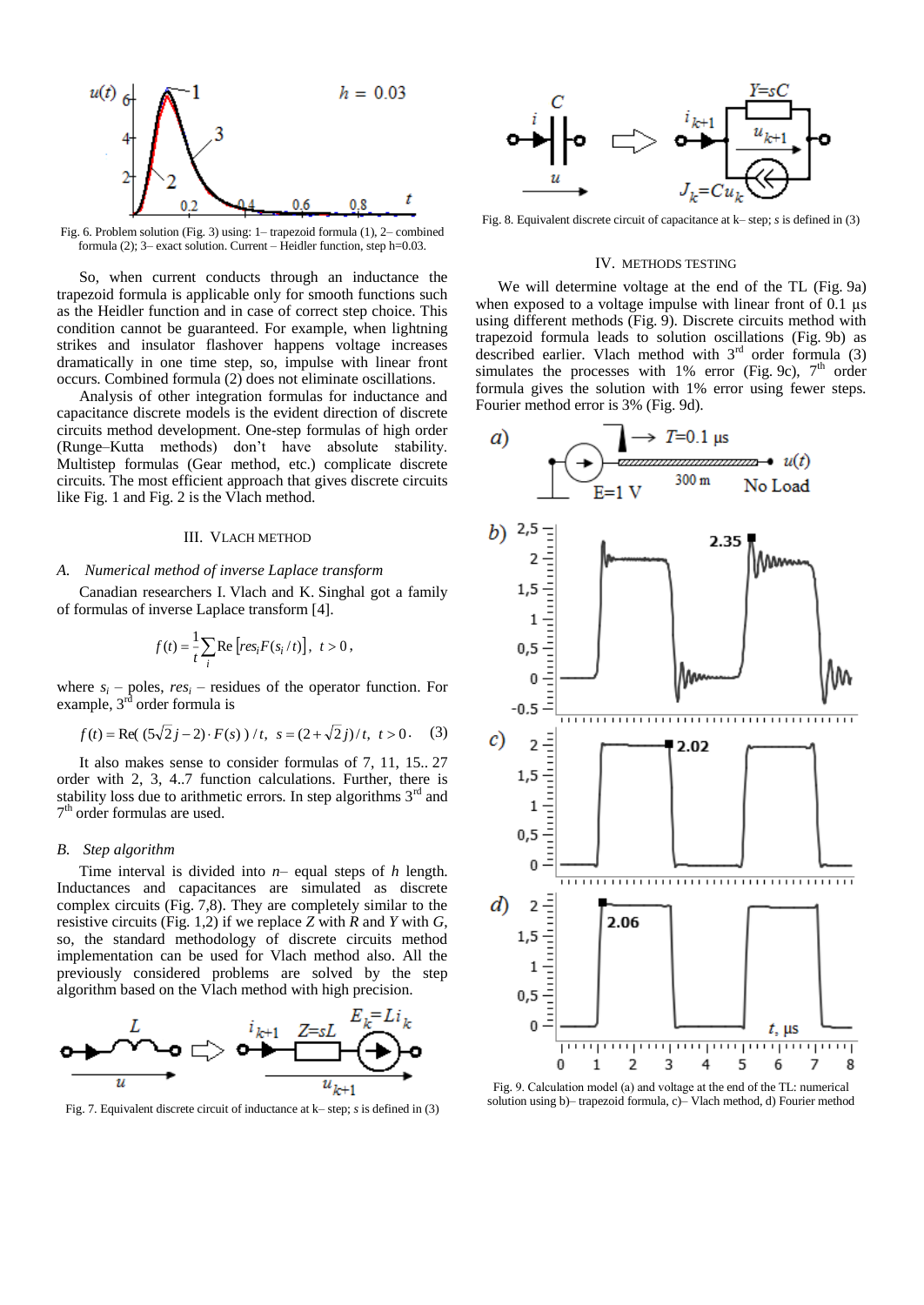# V. NUMERICAL MODELING OF A LIGHTNING STRIKE INTO POWER LINES NEAR POWER SUBSTATION

### *A. Calculation model*

The TL and SS calculation model consists of thin-wire conductors (Fig. 10). TL towers and other standard elements are inserted into AutoCAD drawing from the construction base as AutoCAD blocks. When calculating wave processes SS electrical equipment is simulated with input capacitances, which values are taken from the reference books (Fig. 11). A surge arrester is defined with its voltage-current characteristic. Insulator is simulated with switch that is closed when the voltage exceeds given function  $u(t)$ . Impulse current input point and its parameters are defined.



Fig. 10. SS и TL calculation model



Fig. 11. SS electrical equipment model for lightning surges calculation

#### *B. Lightning strikes into the transmission line tower*

When lightning strikes into the TL tower (Fig. 10) insulator flashover happens and voltage surge propagates along TL and then further over SS conductors. Without protection voltage on the transformer exceeds tolerable level (Fig. 12-1). Surge arrester mounting near the transformer (SA-2) decreases overvoltage significantly (Fig. 12-3). Surge arrester mounting at the end of the TL (SA-1) is necessary to exclude overvoltage on other electrical equipment (Fig. 12-2). Installation of two surge arresters in the phase is the most reliable way of lightning surges protection (Fig. 12-4).

The processes are oscillatory in nature that is related to wave reflections from the transformer, the surge arrester and the impulse current input point. The surge arrester mounting removes the oscillations.

#### *C. Lightning strikes into the transmisson line*

Let the current wave of  $I_m$ =6.5 kA amplitude with linear front of  $T_1=3.9$  µs propagates along the TL as a result of a lightning strike at the TL. Dangerous overvoltage appears at the electric equipment without protection (Fig. 13-1). SA-1 mounting decreases overvoltage to tolerable level (Fig. 13-2). Mounting of SA-2 instead of SA-1 is again more effective (Fig. 13-3). Mounting of both surge arresters decreases overvoltage to the maximum extent and eliminates oscillations (Fig. 13-4).



Fig. 12. Voltage at power transformer when lightning (100 kA, 10/350 µs duration) strikes into the TL tower (shown at Fig. 10): 1– without SA, 2– SA-1 installed, 3– SA-2 installed, 4– SA-1 and SA-2 installed (labels – Fig. 11)



Fig. 13. Voltage at power transformer when lightning (6.5 kA, 3.9 µs front duration) strikes into the TL: 1– without SA, 2– SA-1 installed, 3– SA-2 installed, 4– SA-1 and SA-2 installed (labels – Fig. 11)

By completing the series of calculations at various locations and with different lightning current parameters it is possible to get